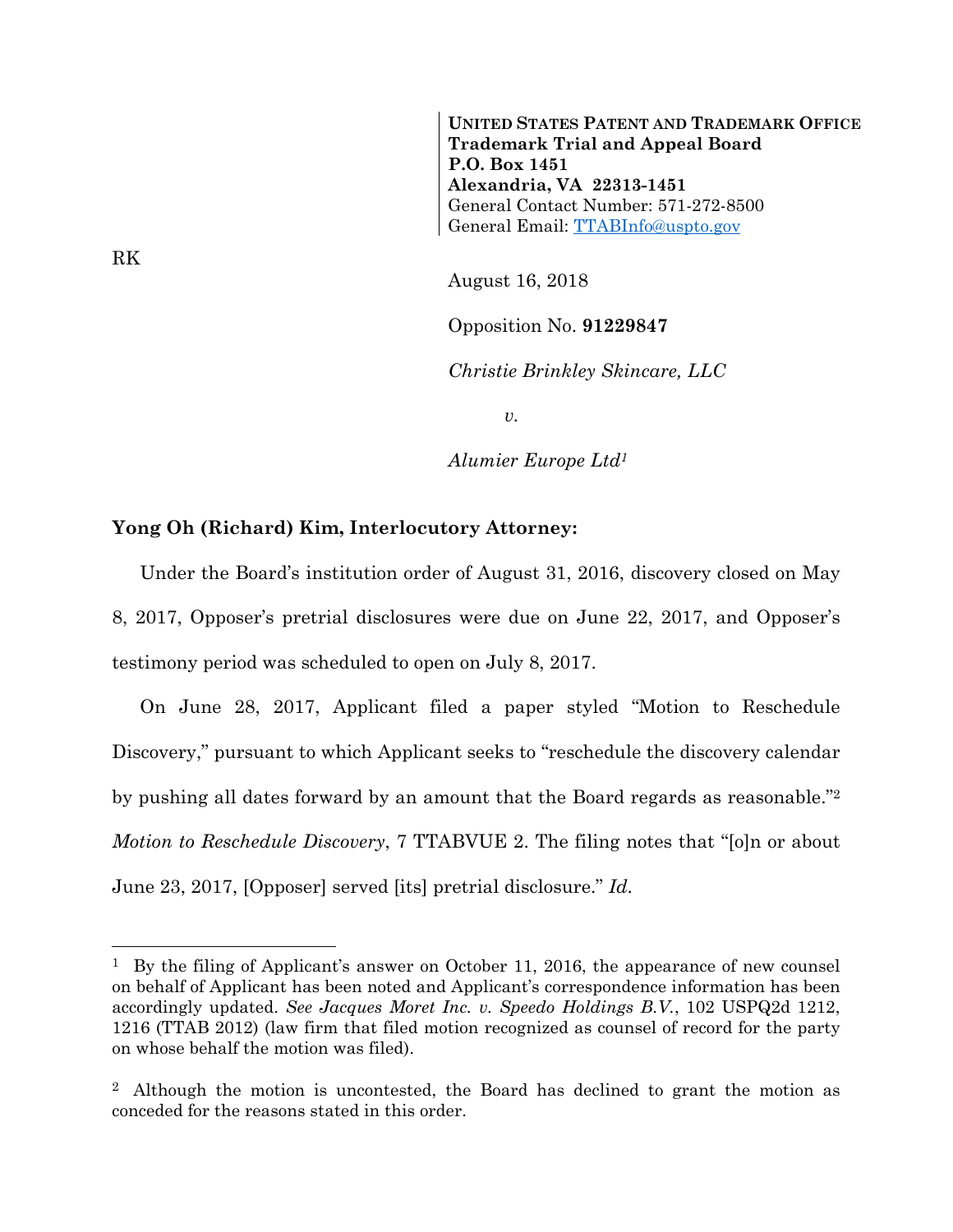As Applicant's motion comes after the close of discovery, the Board views Applicant's request as one to reopen discovery. For a party to reopen the time for taking a required action, it must set forth with particularity the detailed facts demonstrating that its failure to timely act was the result of excusable neglect. *See* Fed. R. Civ. P. 6(b)(1)(B); *Gaylord Entm't Co. v. Calvin Gilmore Prods. Inc.*, 59 USPQ2d 1369, 1372 (TTAB 2000).

A determination of excusable neglect takes into account four factors: (1) the danger of prejudice to the non-moving party; (2) the length of delay and its potential impact on judicial proceedings; (3) the reason for the delay, including whether it was within the reasonable control of the moving party; and (4) whether the moving party has acted in good faith. *See Pumpkin Ltd. v. The Seed Corps*, 43 USPQ2d 1582, 1586 (TTAB 1997). Depending on the circumstances, the third factor may be deemed to be the most important. *Id.*, n.7.

By Applicant's account, it does not appear that Applicant made much of the sixmonth period allowed for discovery. Applicant explains that "[f]ollowing the Answer, [Applicant] waited to be contacted by [Opposer] in connection with scheduling a discovery conference by 11/9/2016 [but] [n]o communication from [Opposer] was ever received." *Motion to Reschedule Discovery*, 7 TTABVUE 2. Applicant further states that it "assumed that [Opposer] had either lost interest in the opposition or was delaying discovery." *Id*.

These explanations provide little excuse for Applicant's failure to take discovery during the time allowed. Discovery in Board proceedings is not governed by any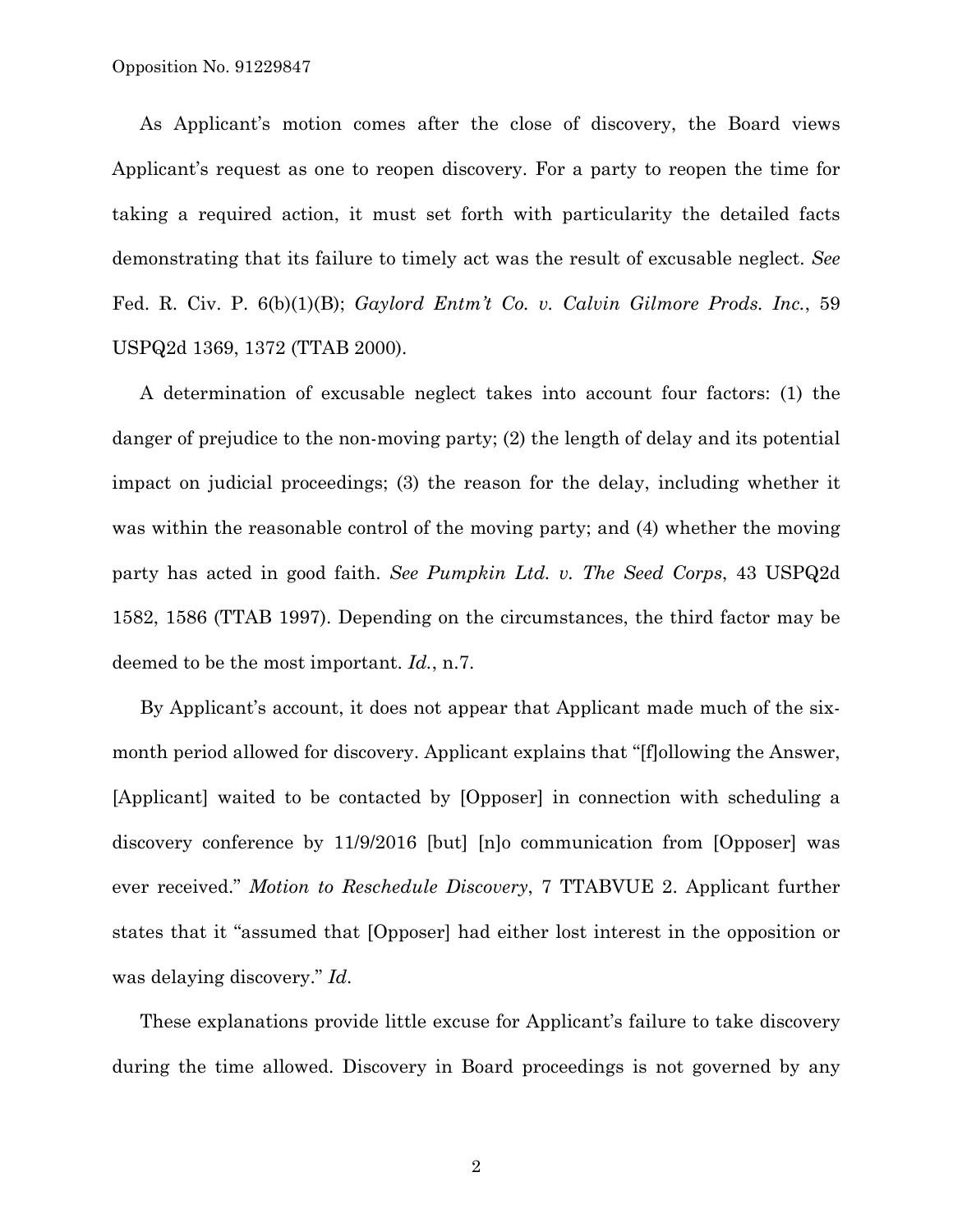concept of priority of discovery. *See Miss America Pageant v. Petite Prods., Inc*., 17 USPQ2d 1067, 1070 (TTAB 1990). As such, Applicant was under no obligation to wait for Opposer to serve discovery requests before propounding its own. While the Board recognizes that Opposer is the plaintiff in this matter, Applicant cannot point to Opposer's inaction as the reason for its own inaction. If Applicant chose not to act in the hope that Opposer has "lost interest in the opposition," Applicant did so by its own choice and at its own peril. Moreover, Applicant's reference to the Board's ACR procedure and Applicant's interest in potentially exploring the use of the procedure in this matter provides no cause for reopening discovery, considering that Opposer has already served its pretrial disclosures and was ready to proceed to trial at the time Applicant filed its motion. To reopen discovery to allow Applicant to explore the possibility of utilizing a procedure intended to expedite the disposition of a Board proceeding and then to provide for another period of discovery will only serve to further delay the conclusion of this matter at this point in the proceeding. Therefore, the second and third factors weigh heavily against a finding of excusable neglect.

As to the first and fourth factors, there is insufficient information in the record from which the Board can conclude prejudice to Opposer or good faith on the part of Applicant. Accordingly, these factors are neutral.

In view thereof, the Board does not find excusable neglect on the part of Applicant to warrant a reopening of discovery. Applicant's motion is hereby **DENIED**.

3